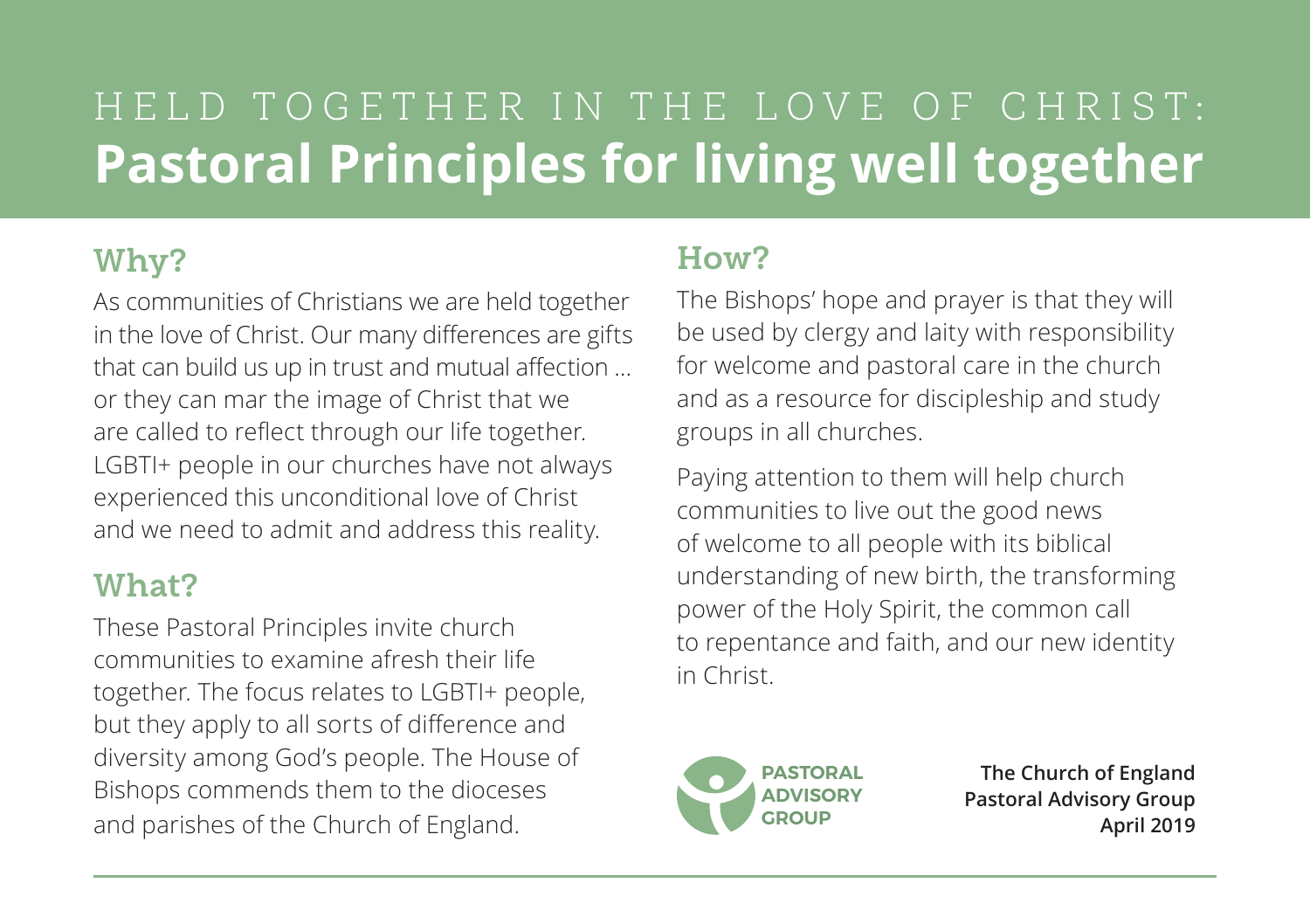**The quality of our relationships is diminished by six pervading evils. How are these at work in your own church community and how might your church address them? …**

 acknowledge **PREJUDICE** speak into **SILENCE** address **IGNORANCE** cast out **FEAR** admit **HYPOCRISY** pay attention to **POWER**

Fact: at least some of these evils will be at work in your church, even if not with respect to LGBTI+ people. Who is missing? Who is present? Who is silent?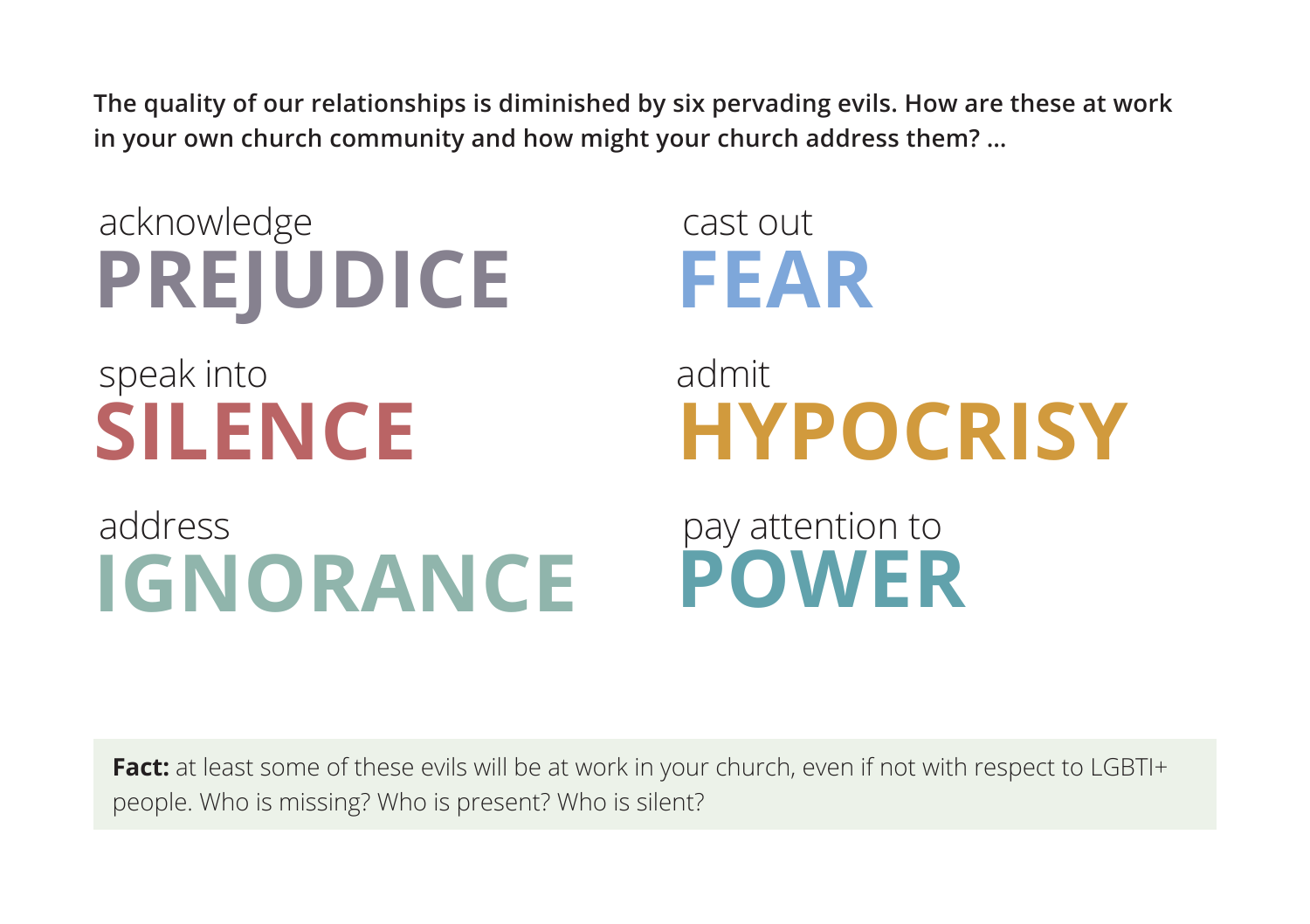### **Using the Pastoral Principles in your church**

### There are 6 cards. Why not use them…

- to reflect on your church's life together at your PCC meetings?
- 
- as part of a training session for people
- several weeks?
- 

- outside the room.
- 
- 
- their body language.
- 
- Take time out from time to time and offer people an opportunity to say if there is difficult but haven't been able to express.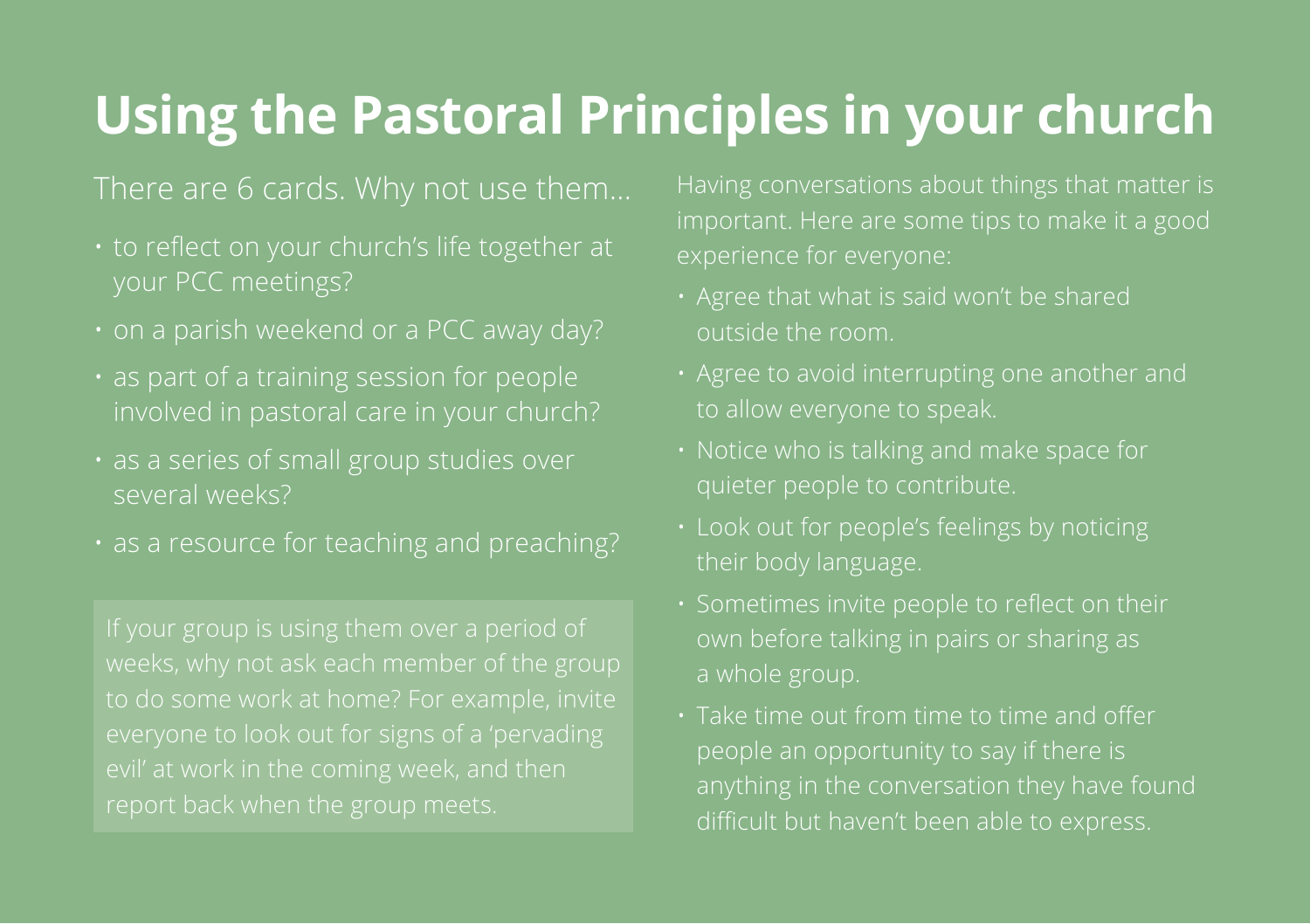### **Prayers**

### **A prayer to begin**

Heavenly Father, you have called us as the Body of your Son Jesus Christ

to continue his work of reconciliation and reveal you to the world: forgive us the sins which tear us apart;

give us the courage to overcome our fears

and to seek that unity which is your gift and your will;

through Jesus Christ your Son our Lord,

who is alive and reigns with you, in the unity of the Holy Spirit, one God, now and for ever.

**Amen.**

### **A prayer to end**

Lord of the Church

forgive our failure to acknowledge and address our prejudices:

open our hearts and minds to value those with whom we disagree;

forgive the way we collude with silence and imprison others in it:

give us courage to speak words that liberate and heal;

forgive our reluctance to address our ignorance: lead us into the truth that will set us free;

forgive the cycles of negativity that trap us in fear: cast out our fear with your perfect love;

forgive our failure to admit our hypocrisy: give us grace to grow in self-awareness and personal integrity;

forgive us when disparities of power undermine trust: shape our conversations with humility and mutual respect;

that we may live well together

and rejoice to be disciples of your Son, Jesus Christ.

**Amen.**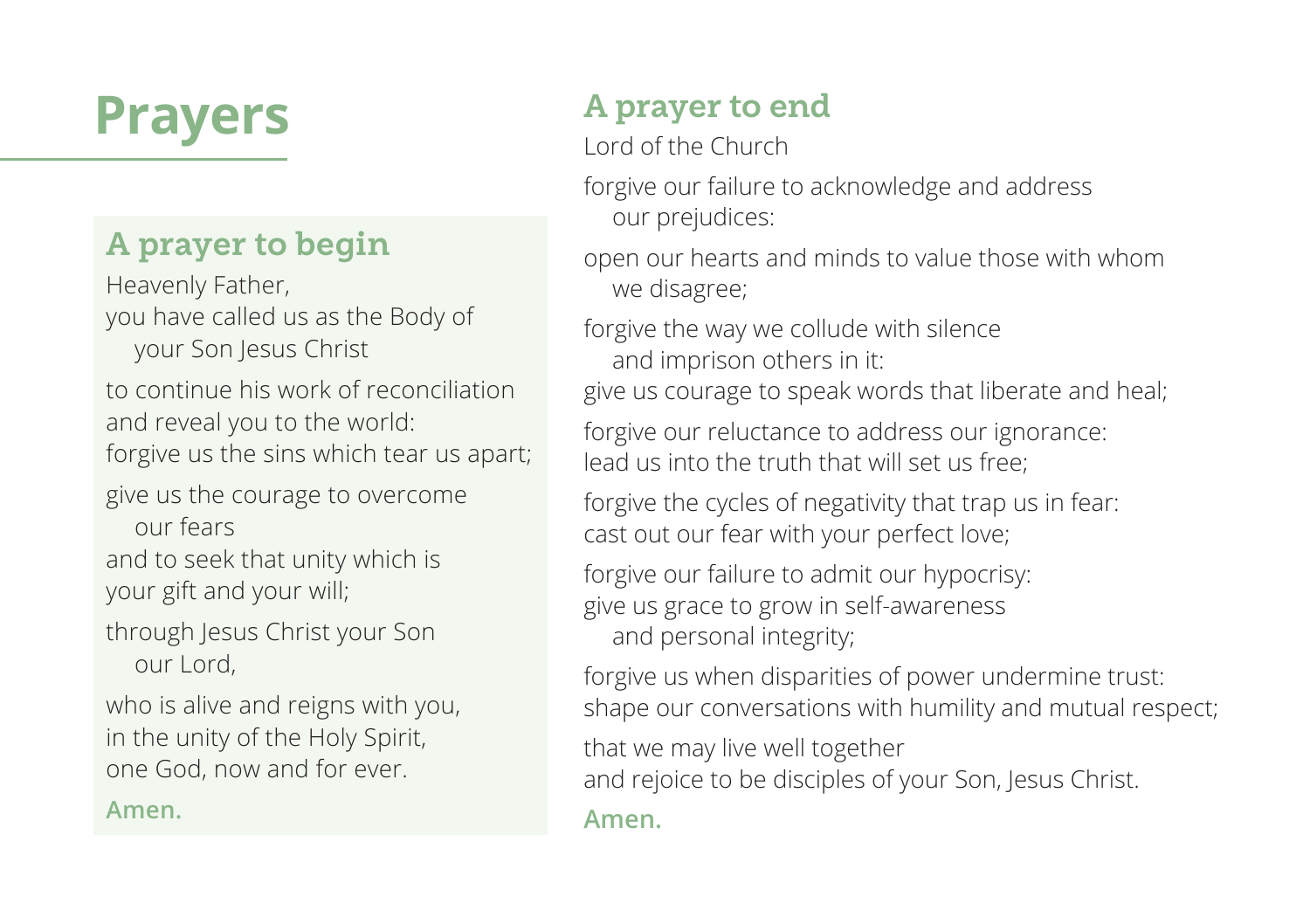# **Acknowledge PREJUDICE**

Because of our understanding that everyone is made in the image of God, we will receive our differences as gift, valuing all people, and seek to see Christ in all our neighbours. To help us do this we will acknowledge and address our prejudices.

We are all conditioned by our experience of life, positively or negatively. All of us must reflect deeply on our attitudes and behaviour. All are loved children of God. The cross of Christ is for all. The journey from **prejudice** to hatred is a short one.

Can it be right that any of us fails to explore our own prejudices?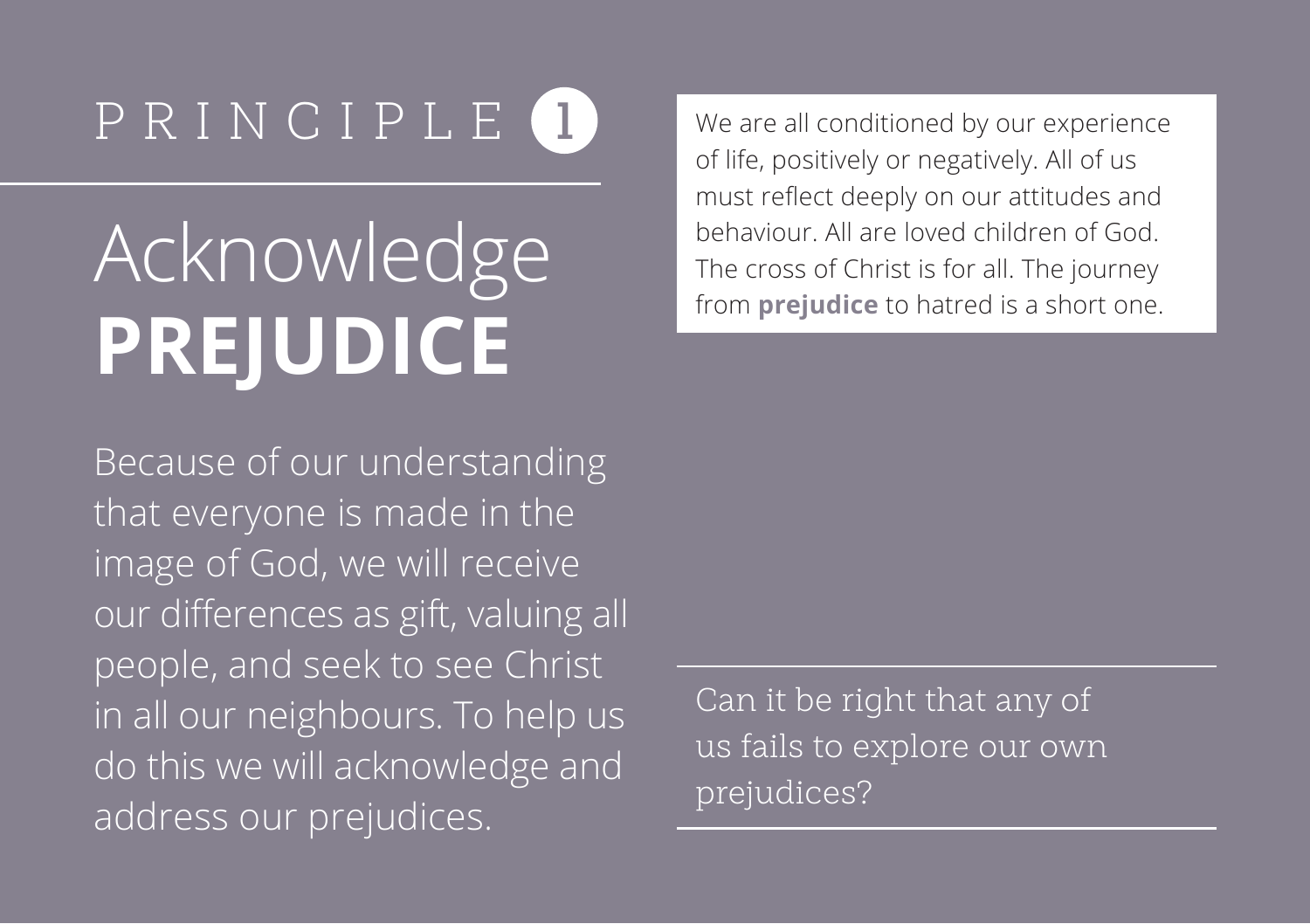Central to our faith is a belief that each of us is unique: we rejoice that we are fearfully and wonderfully made by God. There is a sense of awe and mystery about each one of us – an element of 'otherness' – that cannot be reduced to something that we can fully grasp within our finite understanding.

This principle applies to all our relationships with people who are different from us, whether as a result of sexuality, gender identity, ethnicity, age or any other characteristic. We believe that all of us need to reflect deeply on our attitudes and behaviour in order to extend a Christ-like welcome to all people in our midst.

Some questions to explore together How do we …

- **•** welcome people as they are, rather than welcoming them in the hope that they will become and behave 'like us'?
- **•** love people unconditionally with a positive attitude that is without judgement or question?
- **•** find out how the things we do and the language we use affect LGBTI+ people in ways that are harmful and we don't intend?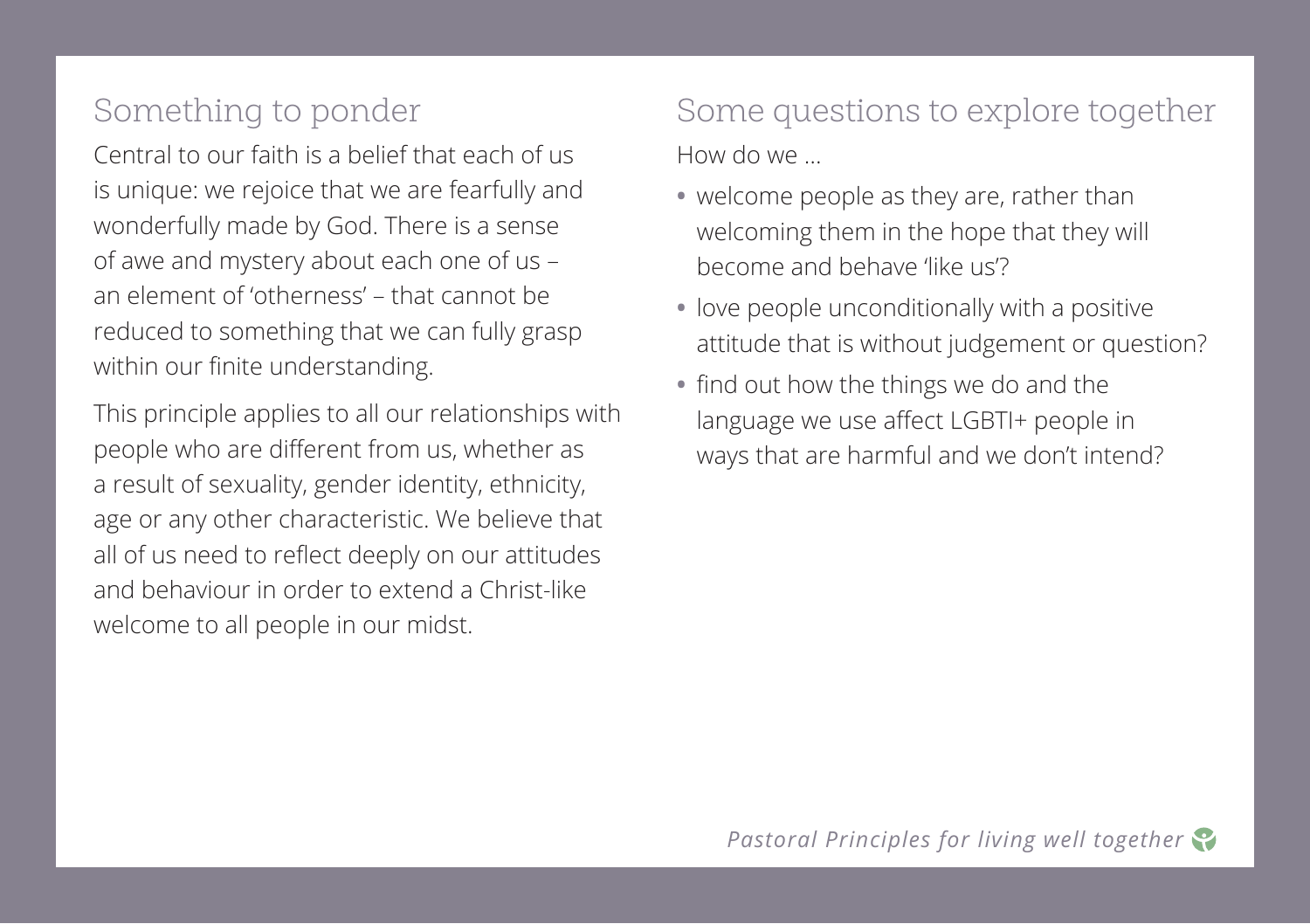# Speak into **SILENCE**

Because of our understanding of the Church as the Body of Christ, we seek to be a place of openness, acceptance, challenge and hospitality.

Good pastoral care of LGBTI+ people can never happen in an environment where their presence or questions are intentionally ignored by those in church leadership. **Silence**, when misused, can shelter abuses of power. People must be given space, permission and opportunities to speak if they want to – so that those who are vulnerable can hear and thus not feel that they are alone. If our church really believes that it wishes to welcome everyone, no matter their personal circumstances, then this welcome must be voiced in words that come from both head and heart.

Can it be right for our church communities to promote a conspiracy of silence – whether consciously or subconsciously – about matters relating to sexuality and gender?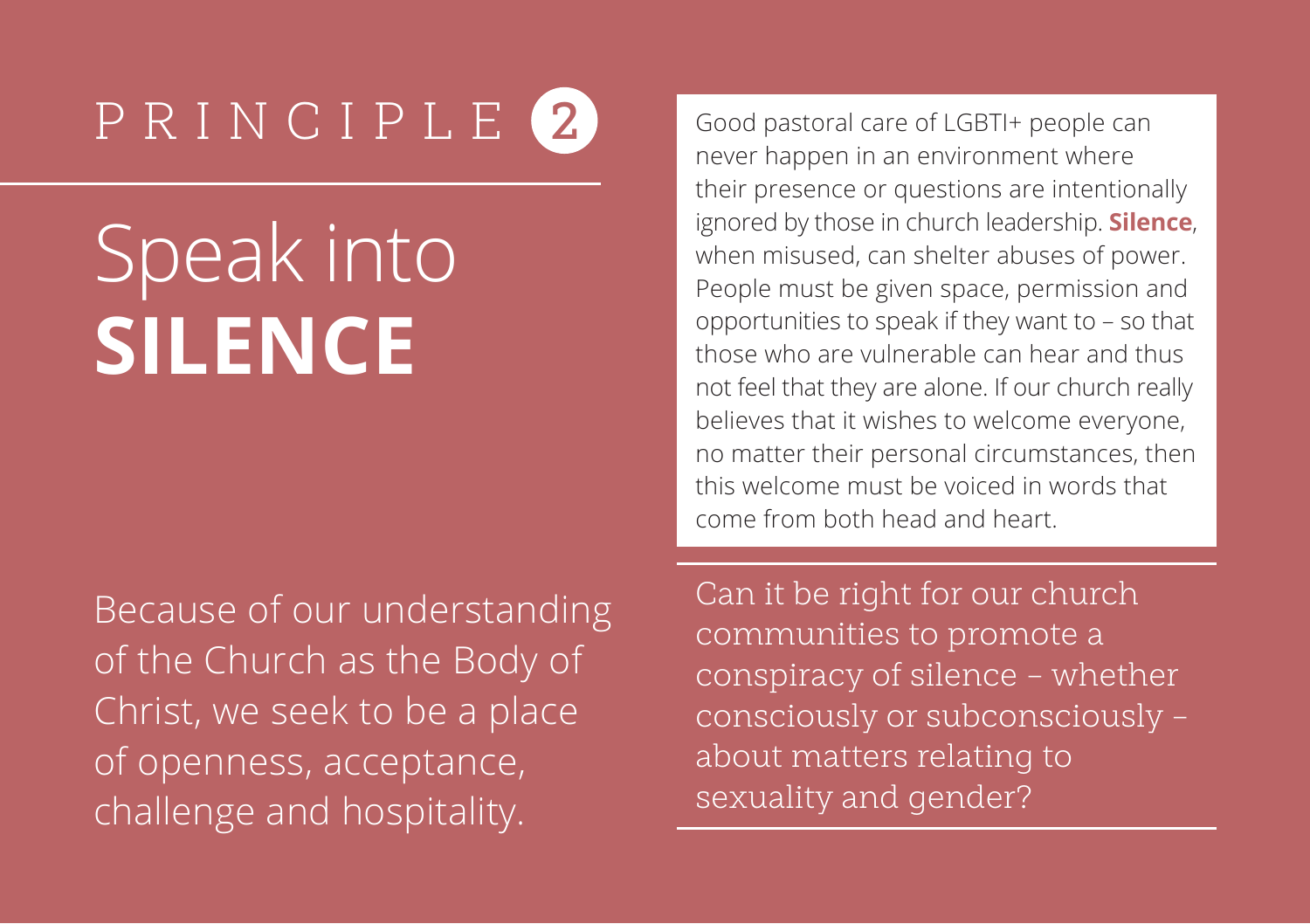Central to our understanding of the Christian community is that we are the Body of Christ. We are called to relate deeply and openly with one another, sharing what is on our hearts as well as in our minds. We live and work together, offering and using our God-given gifts, blessings, insights and experience. Here mutual respect, accountability and responsibility play out in the context of the history and living tradition of our church's community.

### Some questions to explore together

How can we …

- **•** explore together God's will for *all* aspects of *all* our lives as revealed in the Scriptures?
- **•** be attentive and present to the other without a hidden agenda?
- **•** have a quality and depth of relationships that means people are missed when they are not there?
- **•** be open to growing and learning together in love and holiness as followers of Christ and members of his body, the church?
- **•** be willing to respect difference so that all feel they belong?
- **•** appreciate diversity in our church to such an extent that we miss people who embody particular kinds of difference when they are not there?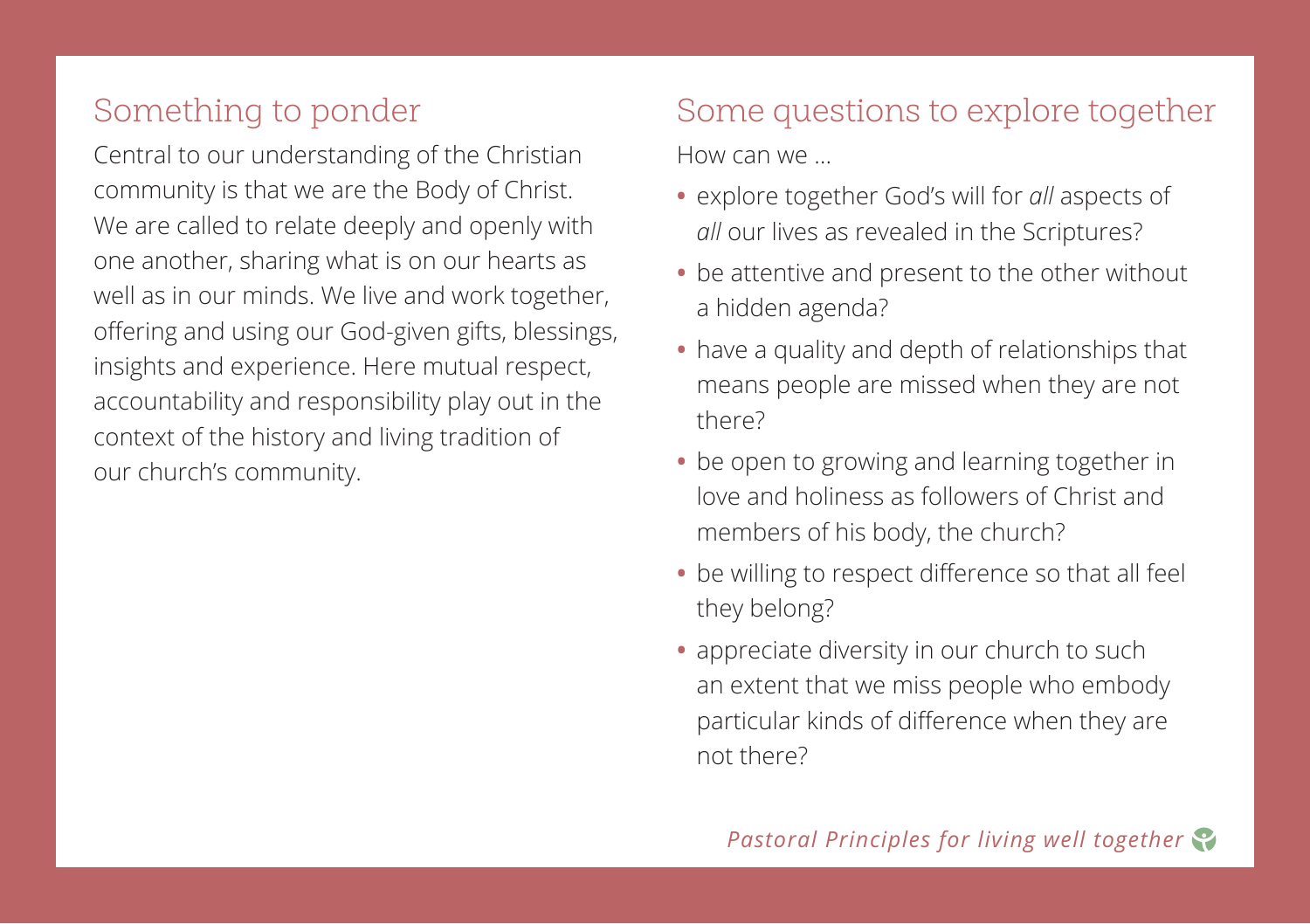# Address **IGNORANCE**

Because of our understanding that the authority for the faith we profess is revealed in the Holy Scriptures and contained both in the creeds we say and in the Church of England's

Ignorance is inevitable, but **ignorance** about the experiences and perspectives of everyone in our church communities can and should be addressed and taken into account in our teaching and learning about the foundations of our shared Christian faith. Taking Scripture and our tradition seriously does not allow us to ignore these pressing pastoral issues.

foundation documents, we will talk to each other with respect and a desire to learn more about this inheritance and about each other's lived experiences and views.

Can it be right for people with pastoral responsibility to be ignorant of what it is like to be LGBTI+?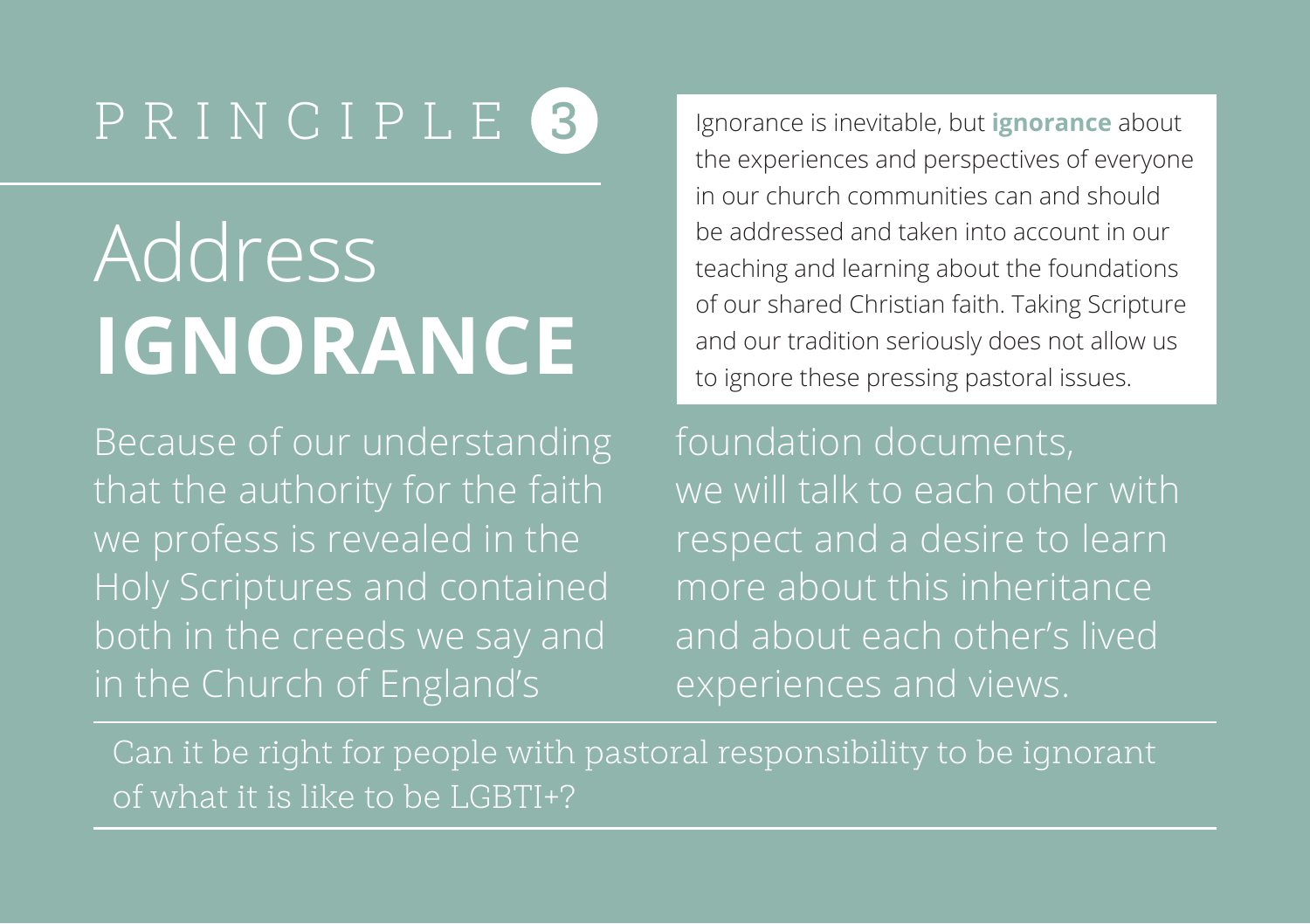Central to being Anglican is our call to be faithful to both Scripture and the Church's tradition, using God's gifts of reason and wisdom shaped by the Spirit. Another way of saying this is that the Church of England is both catholic and reformed. This can give rise to tensions and differences both within and across our church communities, but we see this as a sign of strength: God's church is diverse, welcoming the diversity of the people God calls.

The better we – both individuals and churches – have been able to acknowledge prejudice and speak into silence, then the better placed we are to respect and talk about difference as we study Scripture and pray together. This will enable us to address the more challenging questions of what it means to be faithful to Scripture and how the life of a disciple of Jesus Christ is to be characterised.

### Some questions to explore together

In our preaching, Bible study groups, public prayer and praying in informal contexts, how do we …

- **•** ensure they flow from having established authentic relationships and exercised deep listening?
- **•** avoid assuming that we know what a person's needs or situation are?
- **•** resist labelling a person's physical difference, identity or sexual orientation in themselves as an illness, or as demonic or as sinful?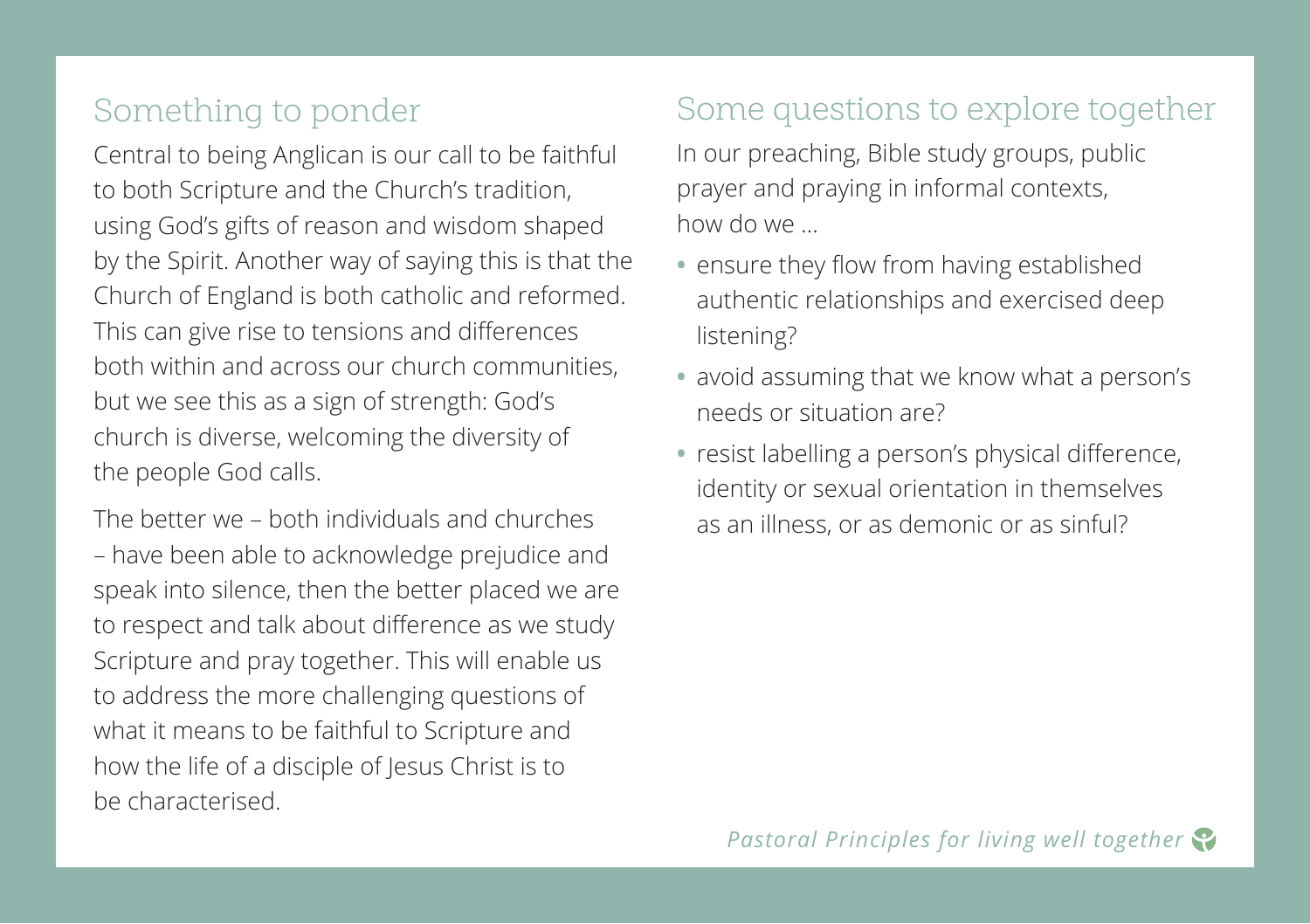Cast out **FEAR**

Because of our understanding that the Church of England is there to care for everyone in the community, we will consciously demonstrate and live out what it means for perfect love to cast out all fear. There is **fear** about 'breaking ranks' and speaking out. There is fear that if someone's personal circumstances are known then friendships may be affected, or their ministry may be called into question. Clergy may fear that if their views differ from their bishop's known views, this will affect their ministry. These kinds of fear can corrupt our life together, make individuals feel trapped and stop people from entering our churches.

Can it be right that people live in fear of one another in our churches?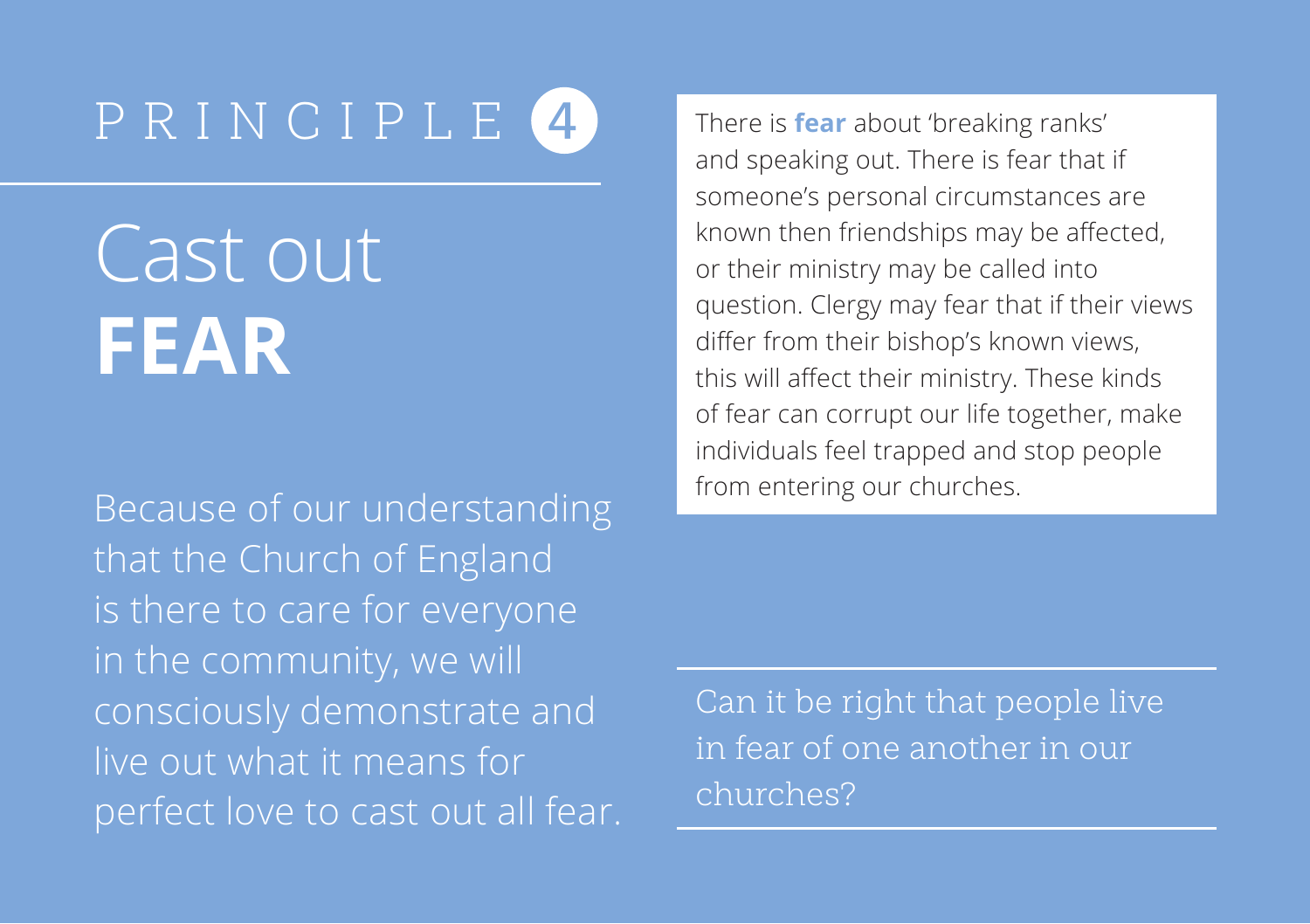Central to our life as a Church are the sacraments of Baptism and Holy Communion. These are a means of God's grace to help us live holy lives that are obedient to God's call. They are God's gifts, not ours, and we receive them at Christ's invitation and his alone. We are mindful that we are all sinners and fall short of what God asks of us each and every day: none of us is worthy to receive, except through the mercy and forgiveness of God.

The Book of Common Prayer (BCP) helpfully exhorts everyone to examine their worthiness before receiving Communion. This can raise questions about what it means to be in right relationship with God before receiving the sacraments, accepting that only God knows all the secrets of our hearts.

### Some questions to explore together

How can we encourage one another to wrestle prayerfully with …

- **•** becoming a church that exhorts *everyone* to examine their 'worthiness' in a meaningful and habitual way?
- **•** discipleship as a personal response to Christ driven by conviction and conscience, and discipleship as a member of the church with its historically received and understood traditions?
- **•** avoiding a cheap grace that denies the costliness of Christ's call to his disciples to take up their cross and follow him?
- **•** discerning whether it is legitimate for Church leaders to seek to exclude people from sharing in leadership?
- **•** rejecting pastoral practice that is coercive or abusive?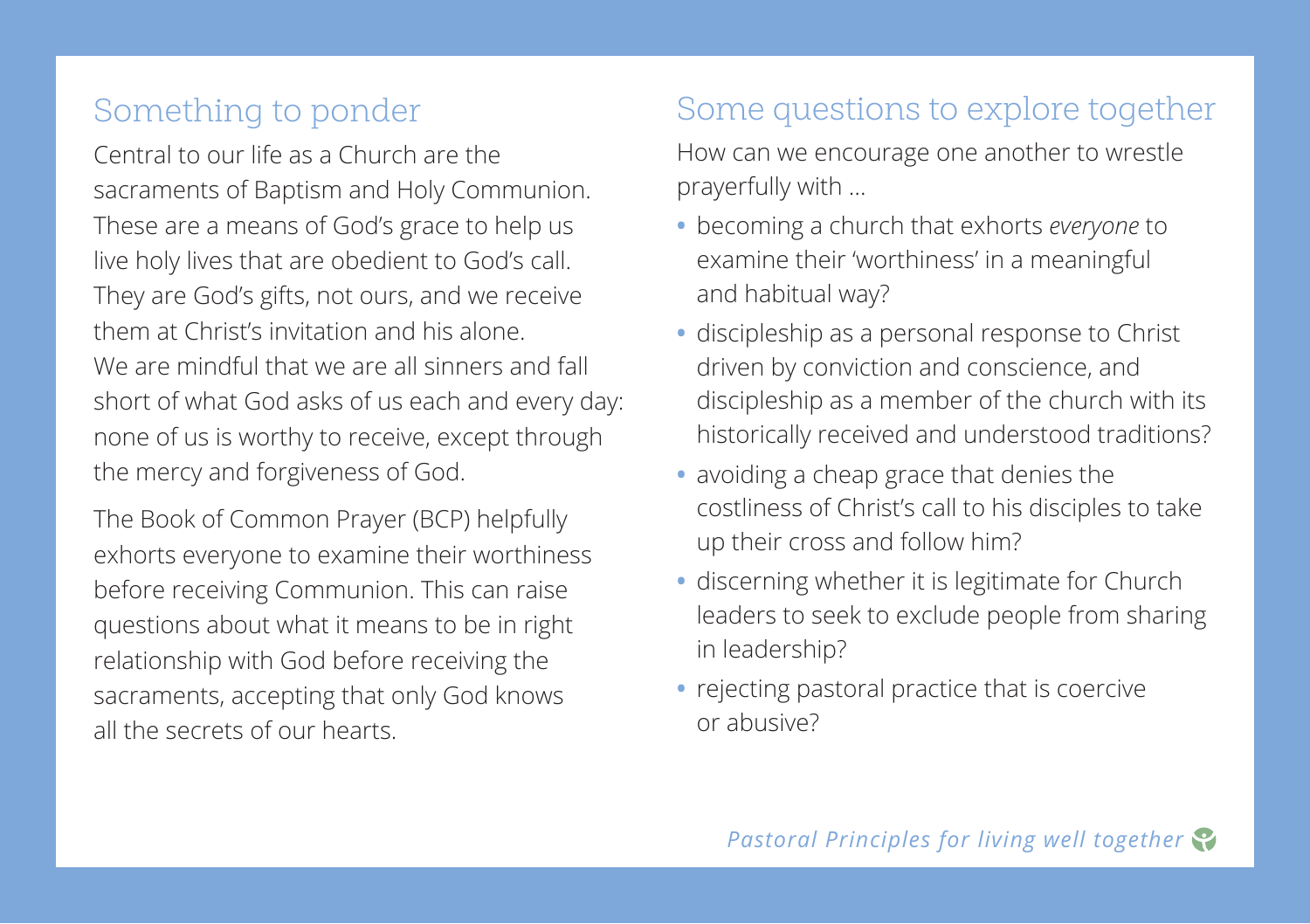## Admit **HYPOCRISY**

Because of our understanding that everyone is valued and loved on the basis of Christ's redeeming love, life, death and resurrection, we will be communities marked by attentive listening, courtesy, kindness and the absolute belief that nobody is outside the love of God.

We do not commend intrusive questioning. Rather, our aim is to shine a light on structures and practices that promote evasiveness that can be seen as **hypocrisy**.

Can it be right that there are situations where people feel forced to hide their sexuality or gender identity, or where parishes find themselves evading these matters?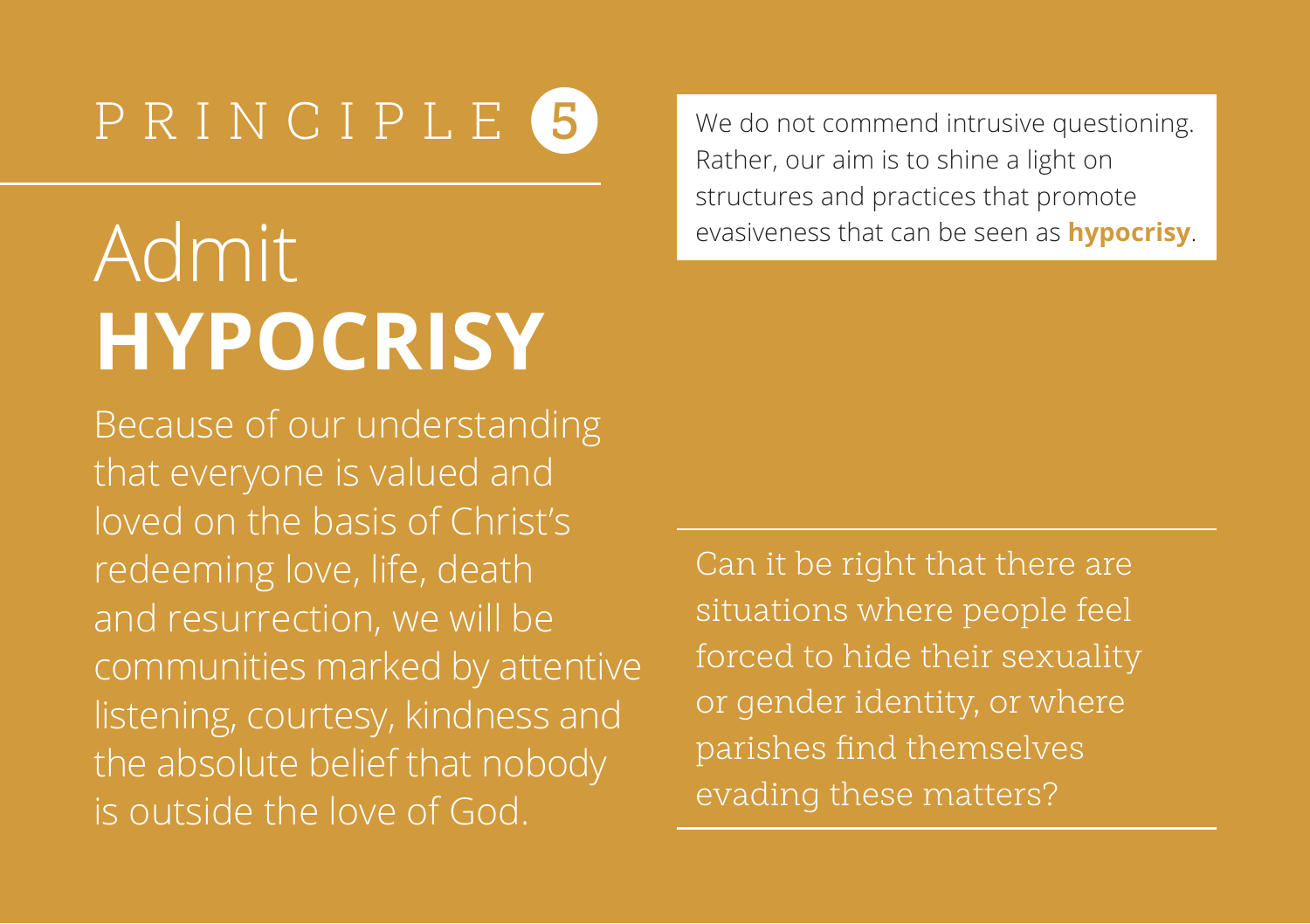Central to our faith is the belief that while we were still sinners, Christ died for all. We remain fallible, weak and broken and yet are called to love one another as Christ has loved us. Jesus' teaching and the letters to the early Church warn us against judgmentalism. We journey together knowing that the poor in spirit and those who know their need of God are blessed.

Despite our deep disagreements about human sexuality, identity and relationships, we nevertheless know ourselves held in the love of Christ, all equally in need of his grace and called to live together in love. As we do so, we pray that we will learn from one another and discover more of the challenge to holy living and the wideness of God's mercy as the Spirit moves within us, among us and between us.

#### Some questions to explore together

As equal recipients of God's love and grace in and through the work of the triune God, how do we ...

- **•** encourage one another to practise deep and care-filled listening, to what is said and unsaid?
- **•** show heartfelt respect in the way we speak with one another?
- **•** build open and trusting relationships in the face of disagreement?
- **•** acknowledge that we are all children of God and not one of us is outside the love of God?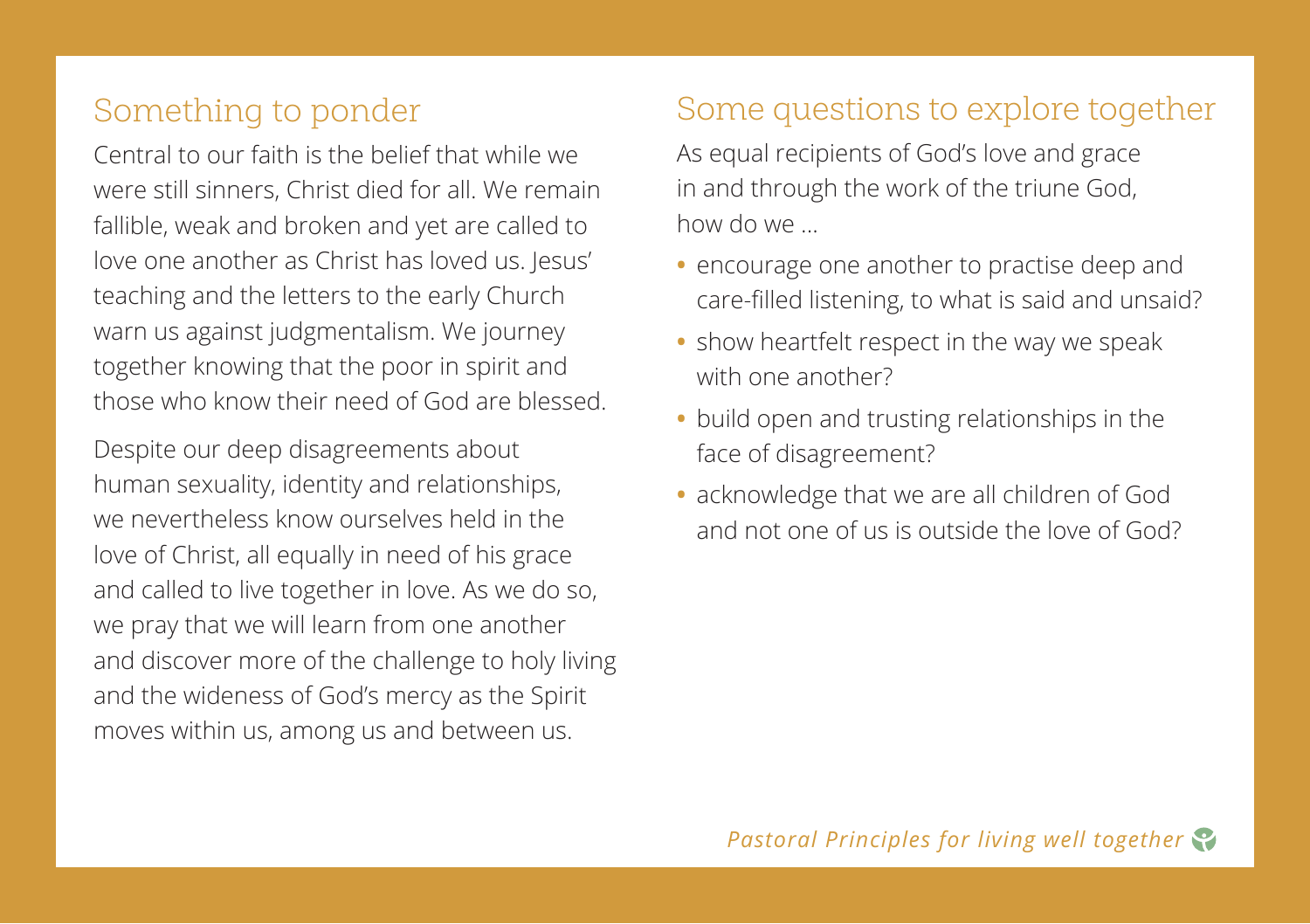## Pay attention to **Power must always be acknowledged.** Pay attention to Power must always be acknowledged. **POWER**

Inequalities of **power** have led to abuses in the past and will continue to do so unless all who exercise pastoral care reflect

Because of our understanding that Christ calls us in humility to regard others as better than ourselves we will not exploit any perceived or real power over others.

We will encourage our communities to be places where everyone seeks to serve one another in the Spirit of Christ and to respond joyfully to his call to mutual submission.

Can it be right that pastoral encounters still take place without awareness of disparities of power?